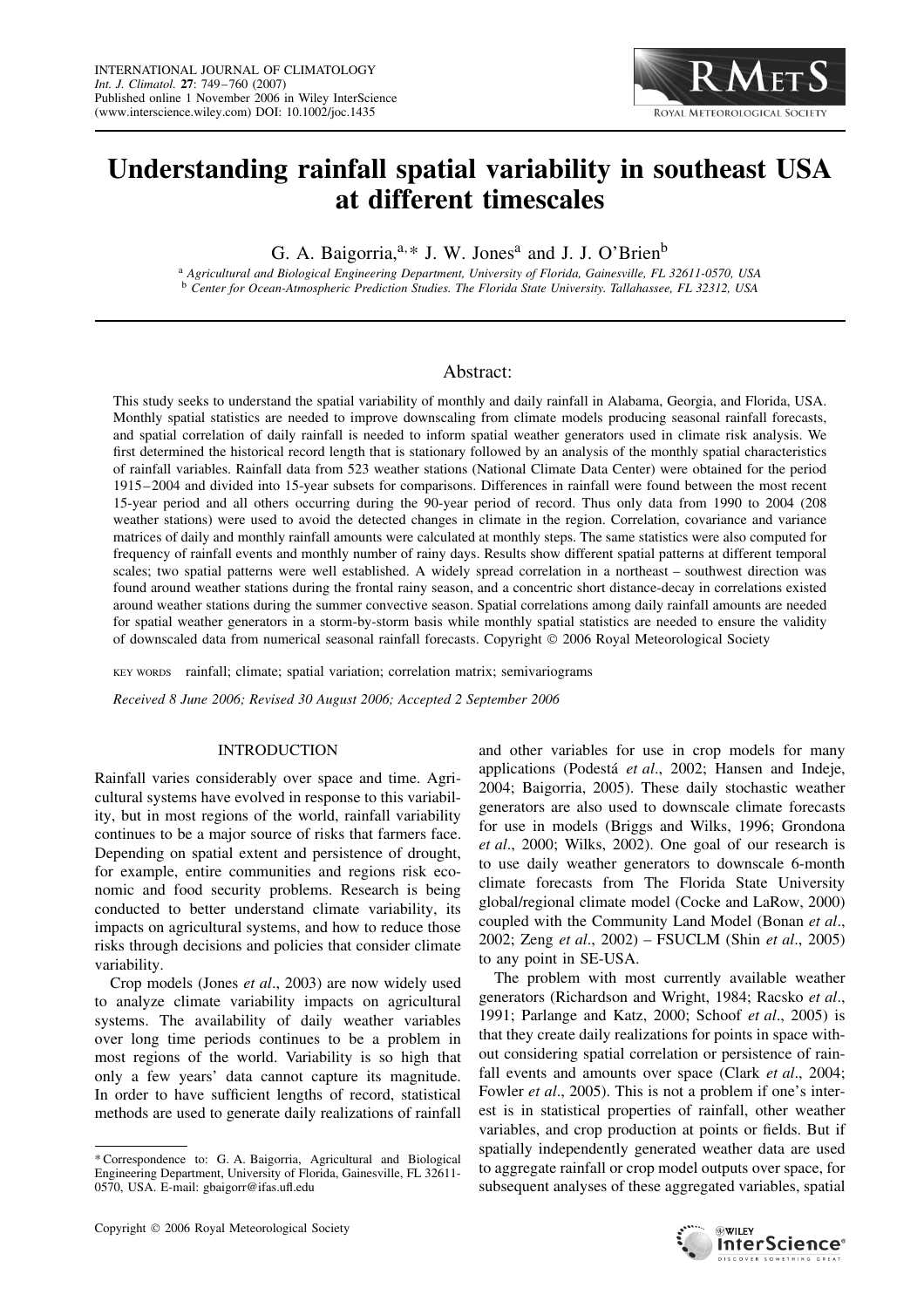correlations of the variables must be taken into account for the same timescale at which the data are used as inputs to models. Because crop models respond to rainfall on a daily basis, even if 2 months have the same rainfall but different temporal distributions during the month, simulated results may differ widely. One example is analyzing statewide production variability over time (years) where state production is aggregated over model simulations at many locations with significant correlations in daily rainfall among locations. In hydrological modeling, the spatial distribution of precipitation may have considerable effects on the discharge of a river and the occurrence of floods or droughts (Baigorria and Romero, 2006).

A number of questions arose as we were considering how to incorporate spatial correlations in generating rainfall over large areas. For example, what are the inherent correlations of rainfall across the SE-USA, and how do those correlations vary with time? Are correlations of rainfall over space the same for monthly and daily rainfall amounts? This study was conducted to help answer these questions and to guide us in designing a daily weather generator that will produce realizations of daily weather that preserves spatial patterns of the original data. Objectives were: (1) to quantify spatial correlations of daily rainfall events and daily amounts over this region, (2) to determine how these correlations vary during the year, and (3) to compare spatial correlations at daily and monthly timescales.

# STUDY AREA

The study area includes the states of Alabama, Florida and Georgia in the SE-USA between 35°23′ N, 88°59′ W and  $24^{\circ}57'$  N,  $79^{\circ}26'$  W. The area ranges between 0 and 1435 meters above sea level and covers a total area of  $421072 \text{ km}^2$ . These three states constitute the working area of the Southeast Climate Consortium – SECC (http://www.agclimate.org; Vedwan *et al*., 2005). This is a group of six universities in the SE-USA working in research and extension of the effects of climate variability and risk management in agriculture, forestry and water resources.

This region has some of the warmest conditions in the United States. However, it is the only region in the United States to show widespread but discontinuous cooling periods of  $1-2$  °C over almost the entire area during the past 100 years (Karl *et al*., 1993; Fraisse *et al*., 2006). The annual rainfall ranges from 1100 mm to 1400 mm, with the highest annual precipitation occurring along the Gulf of Mexico coast and in south Florida (USGS, 2006). Rainfall occurs throughout the year caused by two different processes. During most of fall and winter, rainfall occurs mainly by fronts coming from the northwestern United States crossing the area (Frontal rainy season; FR). During most of spring and summer, rainfall occurs mainly by convective processes and tropical storms (convective rainy season; CR). The temporal trend in annual precipitation shows that rainfall has increased



Figure 1. Weather station network.

by 20–30% or more over the past 100 years across Mississippi, Arkansas, South Carolina, Tennessee, Alabama, and parts of Louisiana, with mixed changes across most of the remaining area (SRAT, 2002).

Trends in wet and dry spells during the twentieth century, as indicated by the Palmer drought severity index (PDSI), are spatially consistent with the region's annual precipitation trends, showing a strong tendency to more wet spells in the Gulf Coast states, and a moderate drought tendency in most other areas. The percentage of the southeastern landscape experiencing severe wetness (periods in which the PDSI averages more than  $+3$ ) increased approximately by 10% between 1910 and 1997 (Soule, 1993; SRAT, 2002).

#### DATA AND METHODOLOGY

#### *Weather station network*

The historical daily weather data record from 1048 weather stations was obtained from the National Climate Data Center (http://nndc.noaa.gov/?home.shtml). The period from 1915 to 2004 was selected from this record due to the quality and quantity of the rainfall data. This information was organized and checked for errors and missing values. Range errors and zeros substituted for replacing missing values were identified and deleted. For monthly analyses, months with fewer than 20 days for which data were recorded were not considered. Weather stations beyond their state and county limits for which coordinates could not be corrected were deleted. After this screening process, 523 weather stations remained for further analyses; Figure 1 shows the spatial distribution of the weather stations.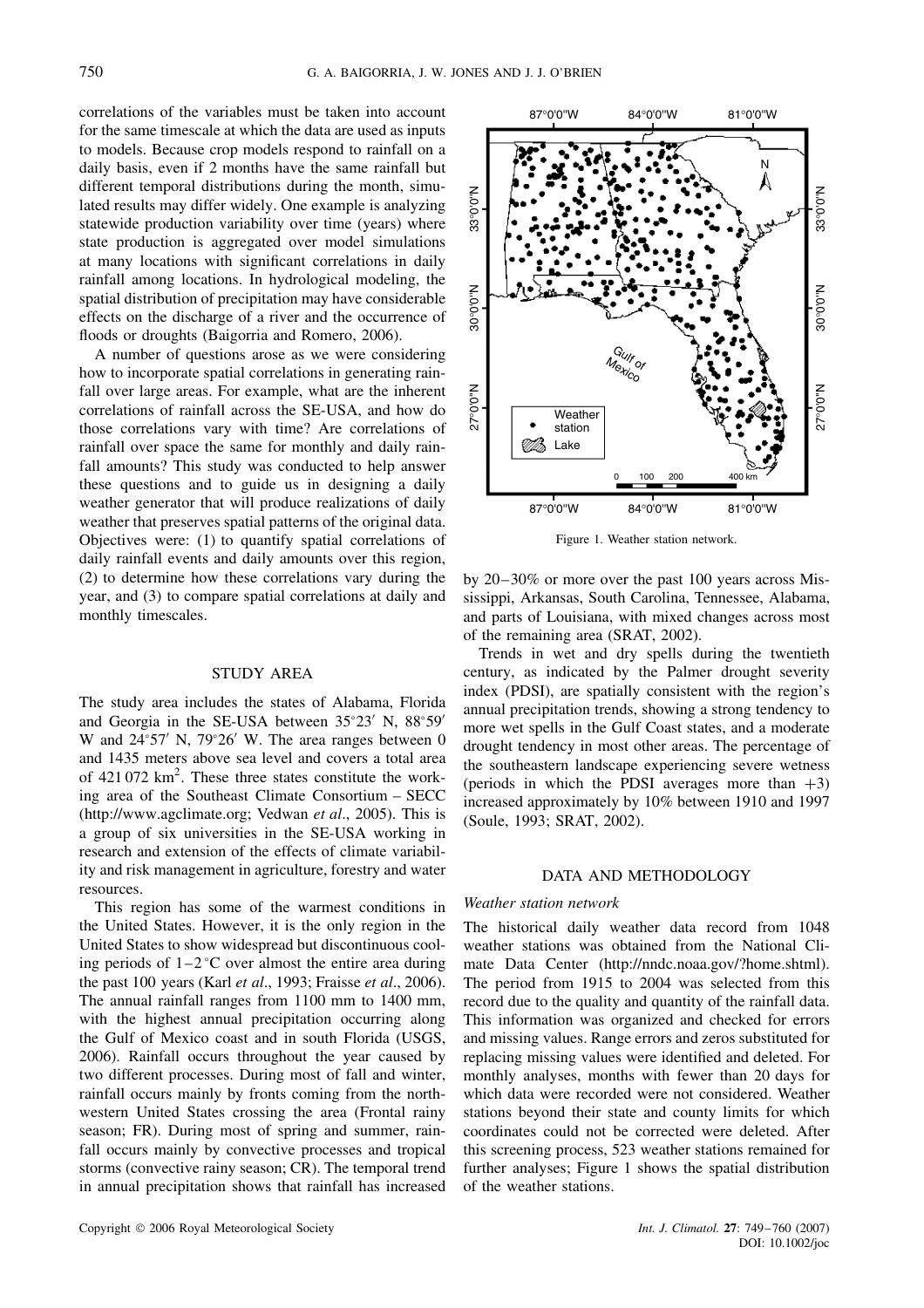Figure 2(a) shows a histogram summarizing the number of weather stations and their lengths of record. Fewer than 25 weather stations had the 90-year historical record almost complete. Figure 2(b) shows the temporal variability of the network. This variability reflects the changing support for collecting this kind of information by governmental agencies.

#### *Selecting the historical record length for spatial analyses*

Before analyzing the spatial correlations of daily and monthly rainfall data, we analyzed the data to determine whether significant shifts in rainfall had occurred over the 90 years of record. Few weather stations had a complete 90-year historical record, making it difficult to identify these shifts. Therefore all available monthly weather station data across the 90-year period were spatially interpolated using ordinary Kriging. This interpolation method estimates data as weighted linear combinations of the available data, trying to have the mean residual equal to zero, and minimizing the variance of the error (Isaaks and Srivastava, 1989). The interpolation was performed in the residuals after removing the spatial trends. In doing so, we avoid the need to interpolate the geographical trend due to not fulfilling the stationary assumption of semi-variogram models (Clark and Harper, 2001; Goovaerts, 1997). Observed data at weather stations were



Figure 2. Temporal analysis of the weather station network.

preserved during these interpolations. Resulting monthly maps were divided into 6 periods of 15 years each and statistically compared using analysis of variance *F* statistic followed by a Duncan's multiple range test for each grid cell.

*De-trending the spatial data.* Most geo-statistical techniques assume that sample data come from a fixed distribution. Because there were spatial trends in the rainfall values, the trends were modeled by a polynomial equation using latitude and longitude as predictors (Clark and Harper, 2001). Polynomial equations from first to third degree were fitted by using least squares method. The degree of the polynomial equation for each month and year was selected by comparing the sum of the squared residuals as a percentage of the original variation. This process yielded 1080 polynomial equations of first and third degrees. Afterwards, trend values were calculated and subtracted from the monthly-observed rainfall values to compute residuals. These residuals were not significantly different from a normal distribution for all cases. Then, for each month and year, semivariograms were calculated using the following algorithm (Isaaks and Srivastava, 1989; Table I):

$$
\gamma(h) = \frac{1}{2N(h)} \sum_{(i,j)|h_{ij} \approx h} (x_i - x_j)^2 \tag{1}
$$

Table I. Variable description.

| Symbol                  | Definition                                                                                                          | Units           |
|-------------------------|---------------------------------------------------------------------------------------------------------------------|-----------------|
| i, j                    | Weather stations                                                                                                    | Unitless        |
| $x_i, x_j$              | Rainfall amount at weather stations i<br>and $i$                                                                    | mm              |
| $\mu_i, \mu_i$          | Mean rainfall amount at weather<br>stations $i$ and $j$                                                             | mm              |
| $\sigma_i$ , $\sigma_i$ | Standard deviation rainfall amount                                                                                  | mm              |
| $\nu(h)$                | Semi-variance at distance h                                                                                         | mm <sup>2</sup> |
| $\hat{\gamma}(h)$       | Estimated semi-variance at distance h                                                                               | mm <sup>2</sup> |
| n                       | Number of observations                                                                                              | Unitless        |
| N(h)                    | Number of pairs of weather stations<br>whose location are separated by h                                            | Unitless        |
| h                       | Distance                                                                                                            | Km              |
| $\delta_0$              | Nugget (vertical jump from the value<br>of 0 at the origin to the value of the<br>semivariogram at small distances) | mm <sup>2</sup> |
| $\delta_1$              | Sill (the semi-variance at which<br>semivariogram reaches a plateau after<br>adding $\delta_0$ )                    | mm <sup>2</sup> |
| A                       | Range (the distance at which the<br>semivariogram reaches a plateau)                                                | Km              |
| $\beta$                 | A parameter ranging from 0 to 2                                                                                     | Unitless        |
| $\rho_{ij}$             | Correlation between weather stations<br>$i$ and $j$                                                                 | Unitless        |
| $C_{ii}$                | Covariance between weather stations<br>$i$ and $j$                                                                  | mm <sup>2</sup> |
| $V_{ii}$                | Variance between weather stations <i>i</i><br>and $i$                                                               | mm <sup>2</sup> |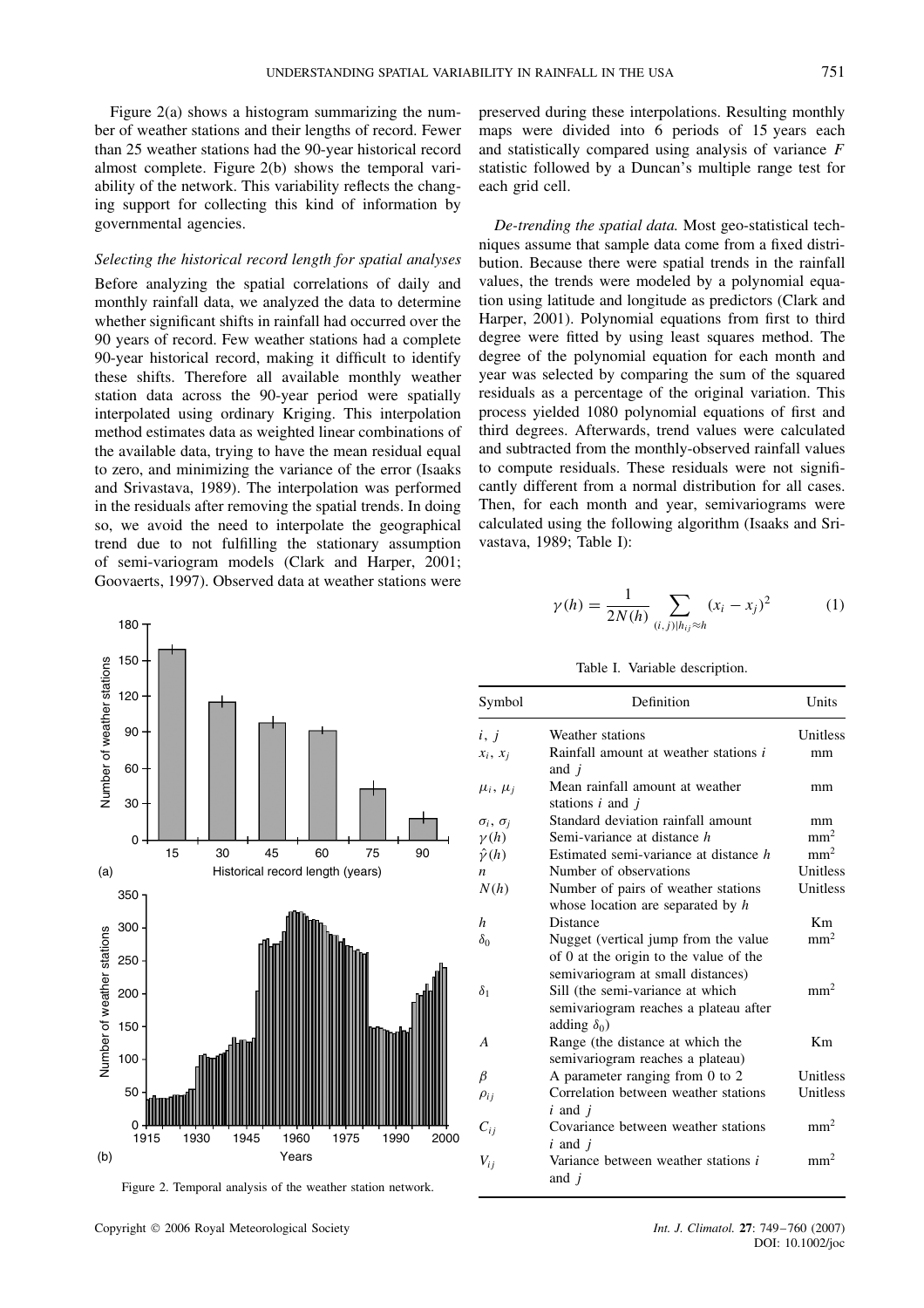After obtaining the  $\gamma(h)$  values, models were fit to describe the changes in variance of rainfall amounts *versus* distance from each station, using a weighted nonlinear least-squares method (Jian *et al*., 1996; Whelan *et al*., 2001). The model used to fit the semivariograms was the Stable model (Whelan *et al*., 2001) defined as (Table I):

$$
\hat{\gamma}(h) = \delta_0 + \delta_1 \left[ 1 - e^{-(h/A)^{\beta}} \right] \tag{2}
$$

The Range (*A*), Nugget ( $\delta_0$ ) and Sill ( $\delta_1$ ) were then analyzed. To preserve the observed data where weather stations were located, the Nugget was always forced to 0. The sum of squared error (SSE), the root mean square error (RMSE) and Akaike information criterion (AIC; Webster and McBratney, 1989) were evaluated to determine the best-fit model. The AIC evaluates the goodness of fit as well as the parsimony of the model. Smaller values of AIC determine the best model.

After the semivariogram models were fit, monthly rainfall residuals were interpolated by using ordinary Kriging to obtain monthly maps of the residuals in a 5 km  $\times$  5 km grid resolution. The spatial trends were added to these interpolated residuals, yielding the monthly rainfall maps for all the 90 years of historical record. Interpolation errors related to the sample spatial variation are discussed in more detail in Section Analysis using Daily Data.

*Statistical analysis of climate.* These statistical analyses were performed to find areas where rainfall mean and variance were statistically different in time, i.e. areas affected by changes in climate. The 90-year historical record was divided into six periods of 15 years each (1915–1929, 1930–1944, 1945–1959, 1960–1974, 1975–1989 and 1990–2004). All analyses were performed monthwise.

The six 15-year periods were statistically compared through an analysis of variance *F* statistic (ANOVA *F* statistic) for each grid cell (5 km  $\times$  5 km cell size). The probability value (*P*-value) that the *F* test statistic is at least as large as the observed *F* value was assessed by using the *F* distribution table ( $\alpha = 0.05$ ) with 5 and 84 degrees of freedom. After the *P*-values were calculated for each grid cell, they were spatially aggregated to obtain probability maps of statistical differences. Each map showed areas where statistically significant changes of monthly rainfall amounts were found in at least one of the six 15-year periods.

Because some areas showed statistically significant differences, the next step was to determine when these differences occurred. This was done in order to select the number of years to use to analyze spatial variability of current climate conditions for use in this study. Duncan's multiple range tests were performed for each grid cell across the domain. Results were spatially aggregated producing maps; however in this case, five maps for each month were generated. Each map compared the latest period of record (1990 through 2004) *versus* one of the five remaining 15-year periods.

# *Correlation, covariance and variance of rainfall over space*

To avoid the effects of climatic shifts detected in time in the study area, only the period from 1990 to 2004 was used for further analysis. For this period, 208 weather stations were available. In this section, we determined how the correlation  $(\rho_{ij})$ , covariance  $(C_{ij})$  and variance  $(V_{ij})$  vary monthly during the year by using daily and monthly rainfall amounts and frequencies.

#### *Analyses using daily data*

*Rainfall amount.* Daily rainfall data from this 15-year period were split into 12 monthly subsets. Each subset, containing 15 years of daily rainfall data, was used to calculate  $\rho_{ij}$ ,  $C_{ij}$  and  $V_{ij}$  among all the weather stations, thus forming matrices of rank 208. To avoid overestimation of  $\rho_{ij}$ , and  $C_{ij}$  as well as the underestimation of  $V_{ij}$ , days without rainfall at both weather stations were not used. The calculations were performed using the following equations (Table I):

$$
\rho_{ij} = \frac{C_{ij}}{\sigma_i \sigma_j} \tag{3}
$$

$$
C_{ij} = \frac{1}{n} \sum_{i} (x_i - \mu_i)(x_j - \mu_j)
$$
 (4)

$$
V_{ij} = \frac{1}{n} \sum (x_i - x_j)^2
$$
 (5)

The distance, in kilometers, between each pair of weather stations was calculated by using its geographical coordinates and applying the Pythagorean theorem. Results from the three statistics at different distances were analyzed as monthly scatter plots. Because of the scatter in the data, results were classified into five distance classes: 0–50 km, 50–150 km, 150–350 km, 350–700 km and 700–1400 km. For each class, the means and the standard deviations of the three statistics were calculated.

To visualize the spatial variability of  $\rho_{ii}$  of one weather station (*i*) against the remaining (*j* ), one weather station from each state was used as an example. The selected weather stations were: Sylacauga, Talladega, Alabama (33° 12 N latitude, 86° 16 W longitude, and 149 m altitude), Mountain Lake, Polk, Florida (28° 56 N latitude,  $81^\circ$  36' W longitude, and 38 m altitude), and Hawkinsville, Pulaski, Georgia (32° 17 N latitude, 83° 28′ S longitude, and 83 m altitude). Thus, values of  $\rho_{ij}$  were assigned at the geographical coordinates of the remaining 207 weather stations. At the selected weather stations  $(i)$ ,  $\rho_{ii}$  was assigned the value of 1.0. Finally, all the values were interpolated using ordinary Kriging. The analysis was performed taking only one of the three selected weather stations at a time. Results are presented for the months of January and July.

*Occurrence of rainfall events.* To calculate the  $\rho_{ij}$ ,  $C_{ij}$ and *Vij* matrices of occurrence of rainfall events, values of 1 and 0 replaced the values of rainfall amount for days with and without rainfall, respectively, over the 15-year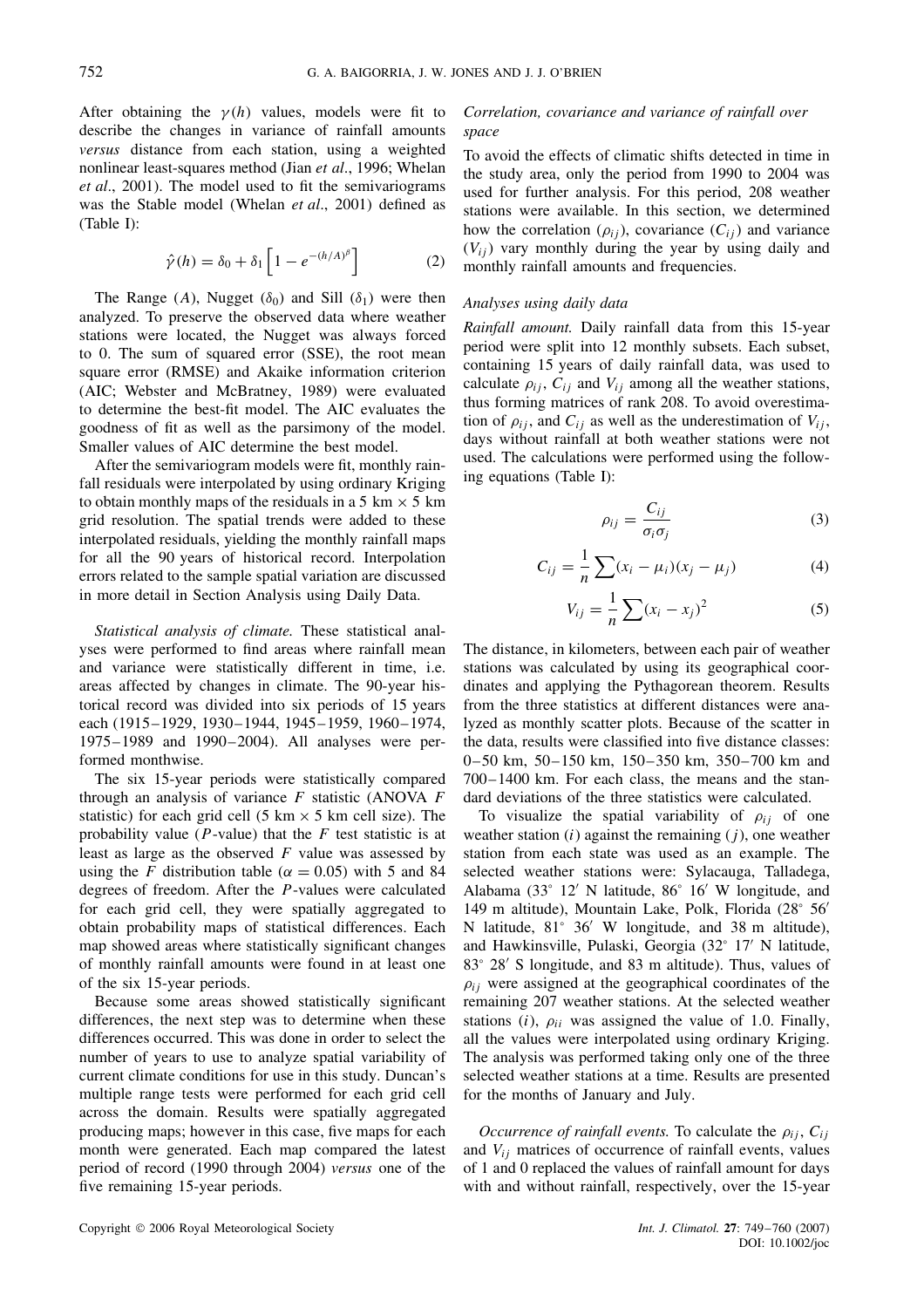period used in the study. As in the previous step, the data were divided into monthly subsets. Afterwards, Equations (3)–(5) were applied to each sub-dataset containing the 208 weather stations, thus producing the respective matrices. The data were further divided into the same five distance-based classes of the previous step for further analysis. To visualize the spatial correlation  $(\rho_{ij})$  of one weather station *versus* the remaining stations, the same three weather stations selected in the previous step were used. Ordinary Kriging was used to interpolate the  $\rho_{ij}$  values.

# *Analyses using monthly data*

*Rainfall amount.* Rainfall data aggregated at different temporal scales explain different spatial processes and relationships among weather stations. To understand the effects of this temporal aggregation, for each year and weather station, the total monthly rainfall amount was computed by summing all daily values in the month. Next, the 15-year period was divided into subsets for each of the 12 months of the year. Equations  $(3)-(5)$ were then modified for analyzing monthly rainfall values. These modified equations were applied to the monthly sub-datasets for obtaining the  $\rho_{ij}$ ,  $C_{ij}$  and  $V_{ij}$  matrices. As before, results were classified according to their distances between stations. Finally mean and standard deviation of each distance-based class were calculated.

To visualize the spatial variability of  $\rho_{ij}$ , the same three weather stations selected in the previous step were used. Ordinary Kriging was used to interpolate the *ρij* values.

*Monthly number of rainy days.* To perform this analysis, the number of rainy days was computed for each month of each year of the 15-year period. As in the previous step, the dataset was divided into subsets for the 12 months of the year. For each subset, Equations (3)–(5) were modified to compute  $\rho_{ij}$ ,  $C_{ij}$  and  $V_{ij}$  for the number of rainy days per month. The same methodologies used in the steps before for estimating mean and standard deviation of  $\rho_{ij}$  in the distance-based classes as well as the correlation's spatial variability visualization were used for this variable.

# RESULTS AND DISCUSSION

### *Changes in rainfall over the 90-year time period*

The spatial trends of monthly rainfall amounts over 90 years from December to April followed first-degree polynomial equations. For the remaining months, the trends corresponded to a third degree polynomial equation. These monthly spatial trends were used for interpolation, and will also be used later to evaluate the spatial structure of seasonal rainfall forecasts and spatial weather generator performance. These polynomial equations explained from 40 to 81% of the rainfall spatial variability when aggregated over the 90-year period. Analyzing individual trends by month and by year (Table II),

these percentages explained on average from 31 to 55% of the spatial variability. However, for individual months and years, these trends explained up to 91% of the spatial variability.

Figure 3 shows maps of probabilities (*P*-values) of monthly rainfall amounts that were significantly different for the different 15-year periods of time for January and July. Areas shown as dark brown indicate areas where at least one of the 15-year periods was significantly different from the others. White represents areas where there were no significant differences in rainfall amounts in any of the time periods. Areas where statistical differences were found varied monthly. This suggests that the processes leading to the changes were not due to local conditions but are more related to broader climatic processes.

After finding these significant differences, Duncan's Multiple Range Test was used to determine whether each 15-year period(s) of time differed from the latest period of record (1990 through 2004). Figure 4 shows the areas for January and July where significant differences occurred. January maps indicated that the Panhandle of Florida, southeastern Alabama and part of southwestern Georgia showed significantly different rainfall regimen in the last 15 years. July maps indicated that central western Georgia showed a significantly different rainfall regimen in the last 30 years when compared to earlier periods. For January, monthly rainfall in those changed areas increased over time while during July, monthly rainfall decreased. This is consistent with the report by Maul and Hanson (1990) and Stahle and Cleaveland (1992) and is possibly related to the less common summer blocking pattern of the Atlantic Subtropical Anticyclone reported by Davis *et al*. (1997).

These results demonstrated statistically significant spatial and temporal changes in the rainfall regimens during the last 90 years. Climate was not stationary in time, and as a consequence, a large number of years did not necessarily produce the lowest errors in forecasts based on climate normals (Huang *et al*., 1996). Our goal was to

Table II. Statistics of the monthly coefficients of determination  $(r<sup>2</sup>)$  obtained from the year by year polynomial equation fitting.

| Month     | Mean  | Standard<br>deviation | Maximum | Minimum |
|-----------|-------|-----------------------|---------|---------|
| January   | 0.408 | 0.228                 | 0.823   | 0.002   |
| February  | 0.380 | 0.231                 | 0.798   | 0.011   |
| March     | 0.378 | 0.236                 | 0.837   | 0.000   |
| April     | 0.313 | 0.199                 | 0.794   | 0.001   |
| May       | 0.396 | 0.173                 | 0.823   | 0.068   |
| June      | 0.434 | 0.182                 | 0.832   | 0.099   |
| July      | 0.387 | 0.159                 | 0.780   | 0.099   |
| August    | 0.431 | 0.149                 | 0.874   | 0.114   |
| September | 0.506 | 0.166                 | 0.832   | 0.153   |
| October   | 0.532 | 0.189                 | 0.908   | 0.133   |
| November  | 0.545 | 0.180                 | 0.836   | 0.070   |
| December  | 0.403 | 0.219                 | 0.807   | 0.014   |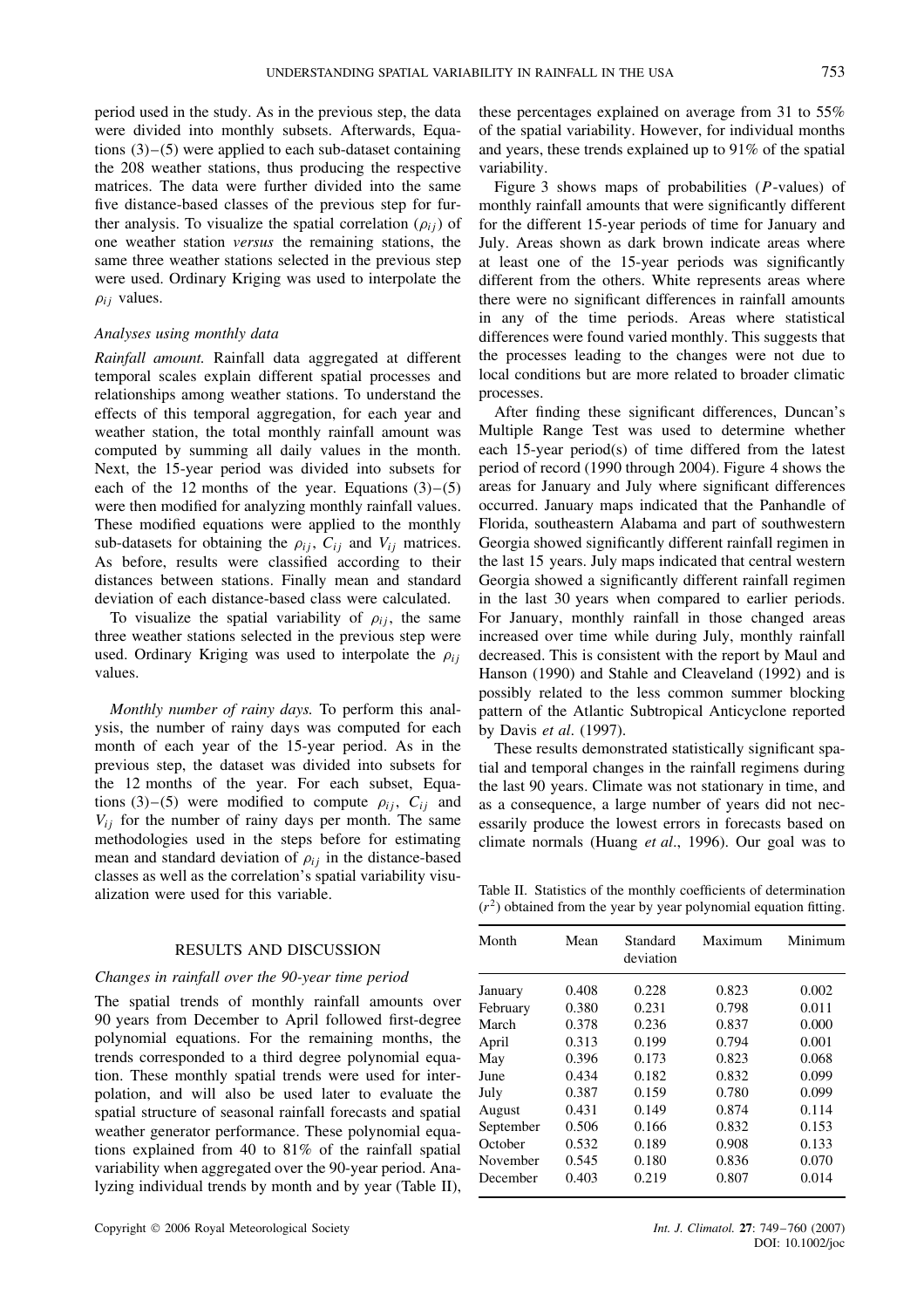

Figure 3. Maps of probability value where the *f* test statistics from ANOVA is at least as large as the observed *f* value ( $\alpha = 0.05$ ). Comparison between the months of January and July.

provide information on spatial characteristics of current rainfall regimes for downscaling numerical climate forecasts and for generating spatially coherent rainfall events and amounts. Under this framework, the optimal time period to maximize the skill in predicting the upcoming year condition corresponded to the last 15-year period. Thus, further spatial analyses used only the 1990 through 2004 rainfall data.

#### CORRELATION, COVARIANCE AND VARIANCE

# *Analyses using daily data*

*Rainfall amount.* Each point in Figure 5 represents the covariance of rainfall between each station and one other specific station, computed using the daily data for the 15 years for each month. Thus, there was a maximum of about 450 days of data to estimate each point, but this was reduced since only days when rainfall occurred in at least in one station were used. The shape of the cloud of points and the absolute values were similar during both Spring–Summer and Fall–Winter seasons, and similar between those seasons. However at short distances, March and September showed higher covariance values than the other months. These are the transitional months (around the solstices of winter and summer, respectively, for the northern hemisphere). These months are also the transition between the frontal rainy (FR) season from October to March, and the convective rainy (CR) season from April to September.

As expected, the correlation of rainfall amounts over space decayed *versus* distance, and the variance increased with distance (Sumner, 1983). Correlation indices at all distances were higher during the FR season than during the CR season (Table IIIa). Correlations during the CR season were statistically nonsignificant at closer distances than during the FR season. On the other hand, monthly standard deviations increased *versus* distance but did not show any apparent relationship to the FR and CR seasons. During the CR season, correlations did not exceed values of 0.8, while values near 1.0 did occur during the FR season. High variance values were found at short distances during the CR season in comparison to the FR season.

At short distances, there were also some low correlation and covariance values as well as high values of variance. Different rainfall regimens can be expected when daily data are analyzed (Romero and Baigorria, 2006). In the Peninsula of Florida, for example, weather stations located near the Atlantic coastline had a different rainfall regime than those near the Gulf of Mexico coastline. Similarly, weather stations near the coastline may differ from those further from the inland. Thus, rainfall is not stationary over space, which would violate assumptions used in computing semivariograms with only one realization of spatial data unless the data are de-trended.

Figures 6 and 7 showed spatial patterns in  $\rho_{ij}$  in all directions. Variations in the absolute values of  $\rho_{ii}$ showed higher correlations (lower variances) around the selected weather stations during the FR season (Figure 6) than during the CR season (Figure 7). This is explained by the size of the weather fronts or cells involved in the precipitation process. Areas with high correlations and low variances were larger during the FR season than during the CR season. Correlations were less concentric in January than in July. Both correlations and variances showed a more diagonal pattern during the FR season than during the CR season. There was more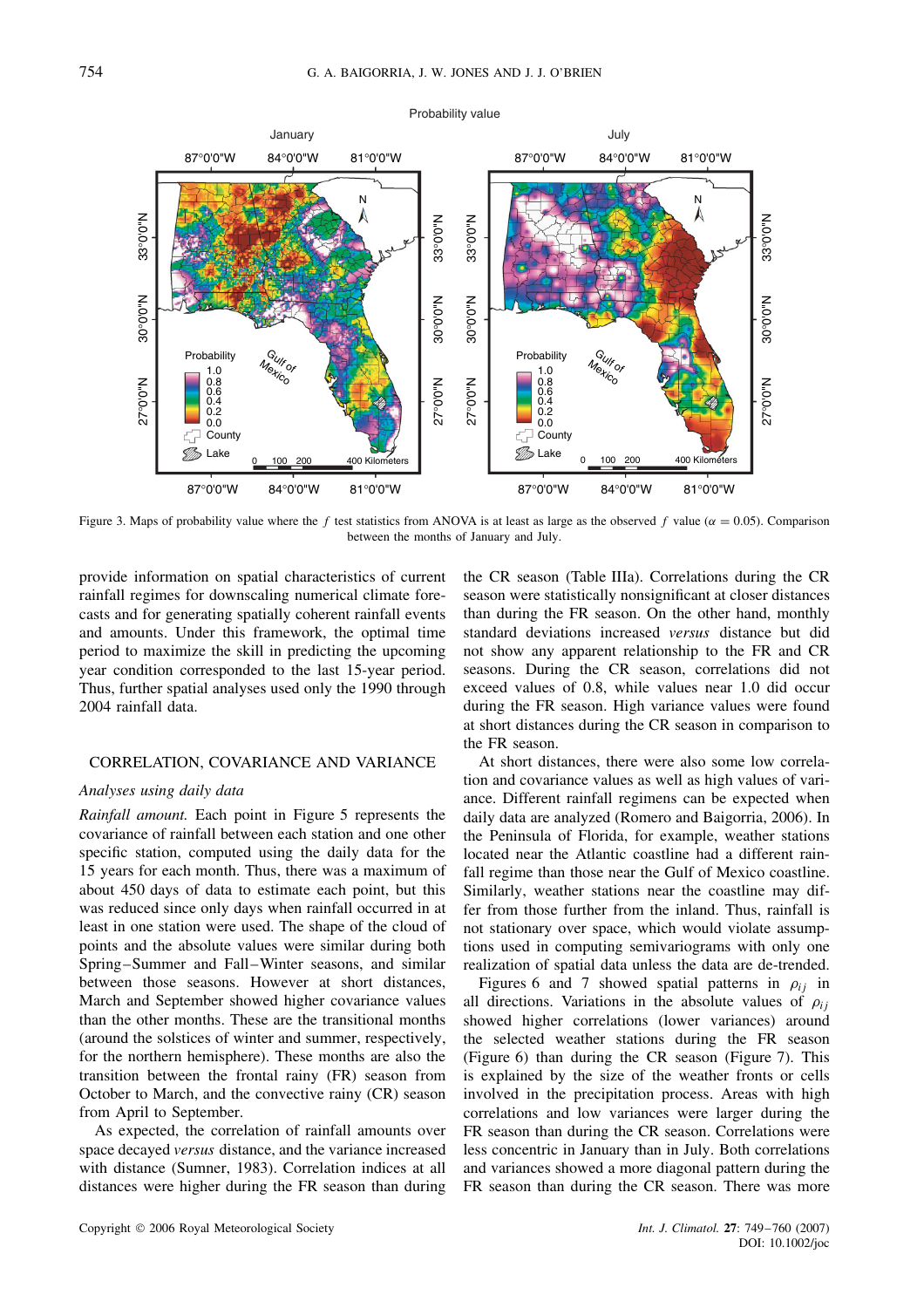

Figure 4. Maps of Duncan's multiple range tests ( $\alpha = 0.05$ ) for the months of January and July.

directionality (anisotropy) (northeast–southwest) in the spatial variation of  $\rho_{ij}$  during the FR season than during the CR season. This directionality was parallel to the usual weather front patterns in this region as documented by Robinson and Henderson (1992) and Walsh *et al*. (1982). In the case of daily spatial variation of  $\rho_{ii}$  and in concordance with Sharon (1974), rainfall occurring from convective systems (CR season) typically showed correlations that decrease rapidly in all directions over short distances.

*Occurrence of rainfall events.* These results showed how each rainfall event was correlated with rainfall events at other weather stations on a daily basis. This variable responded similarly to that for  $\rho_{ij}$  values relative to the FR season *versus* the CR season (Table IVa). However, monthly variations in the maximum and minimum correlations for rainfall occurrences were less than those

for daily rainfall amounts. Individual correlation values for July showed a maximum of 0.65 compared with the maximum in January of 0.9; however, both of these values were lower than those obtained for rainfall amount. The *Vij* cloud shape in July (not shown) increased faster over short distances than in January, where low variance values were found at about 400 km or less. Despite variances during January and July reaching values greater than 0.4, in general terms, variance in January reached a plateau of around 0.23, while in July it reached a plateau around 0.30, both around 250 km from the station.

Spatial variations of daily rainfall event correlations showed similar characteristics as those for daily rainfall amount in terms of seasonal differences (Figures 6 and 7). Concentric and short distance decay functions occurred around selected weather stations for the CR season (Figure 7), while they were widely spread in a northeast–southwest direction for the FR season (Figure 6). For all weather stations, the FR season showed higher correlations than the CR season.

# *Analyses of monthly data*

*Rainfall amount.* High correlations in monthly rainfall amounts were found as far away as 600 km from the selected stations during January (Figures 6 and 7). In July however, these same values occurred around 200 km or less. Larger numbers of negative correlations as well as higher variances were reached at shorter distances during July than during January, which corresponds to the different atmospheric physics producing the rainfall. Variances during the CR season had maximum values around 24 000 mm2, while for the FR season values reached a maximum of only 16 000 mm2.

There were differences in spatial patterns of rainfall amount correlation values relative to those found for daily rainfall data (Table IIIa) (*versus*) monthly rainfall data (Table IIIb). Positive correlation values higher than 0.8 were found using monthly rainfall amounts, while for daily data, all correlations were less than 0.7 (Tables IIIb (*versus*) 3a, respectively). Higher standard deviations of correlation values were found using monthly data compared to daily data. Correlation values and homogeneous correlation areas using monthly data were respectively higher and larger than the ones using daily data, independent of the analyzed month (Figures 6 and 7). This was because using daily data, rainfall amounts were correlated on a storm-by-storm basis. This, together with the rainfall event data, showed the size of the rainfall cell producing rainfall in a specific event. For using in a daily spatial weather generator, the highly correlated areas showed the size of the areas that would be involved in a storm event and how much rainfall would fall in every rain gauge. Spatial relationships among different monthly rainfall variables are governed by different climatic, oceanic, topographic and/or geographic drivers at different times. Thus, monthly spatial statistics would be useful to ensure the validity of downscaling data from numerical seasonal rainfall forecasts, which are produced based on atmospheric circulation patterns.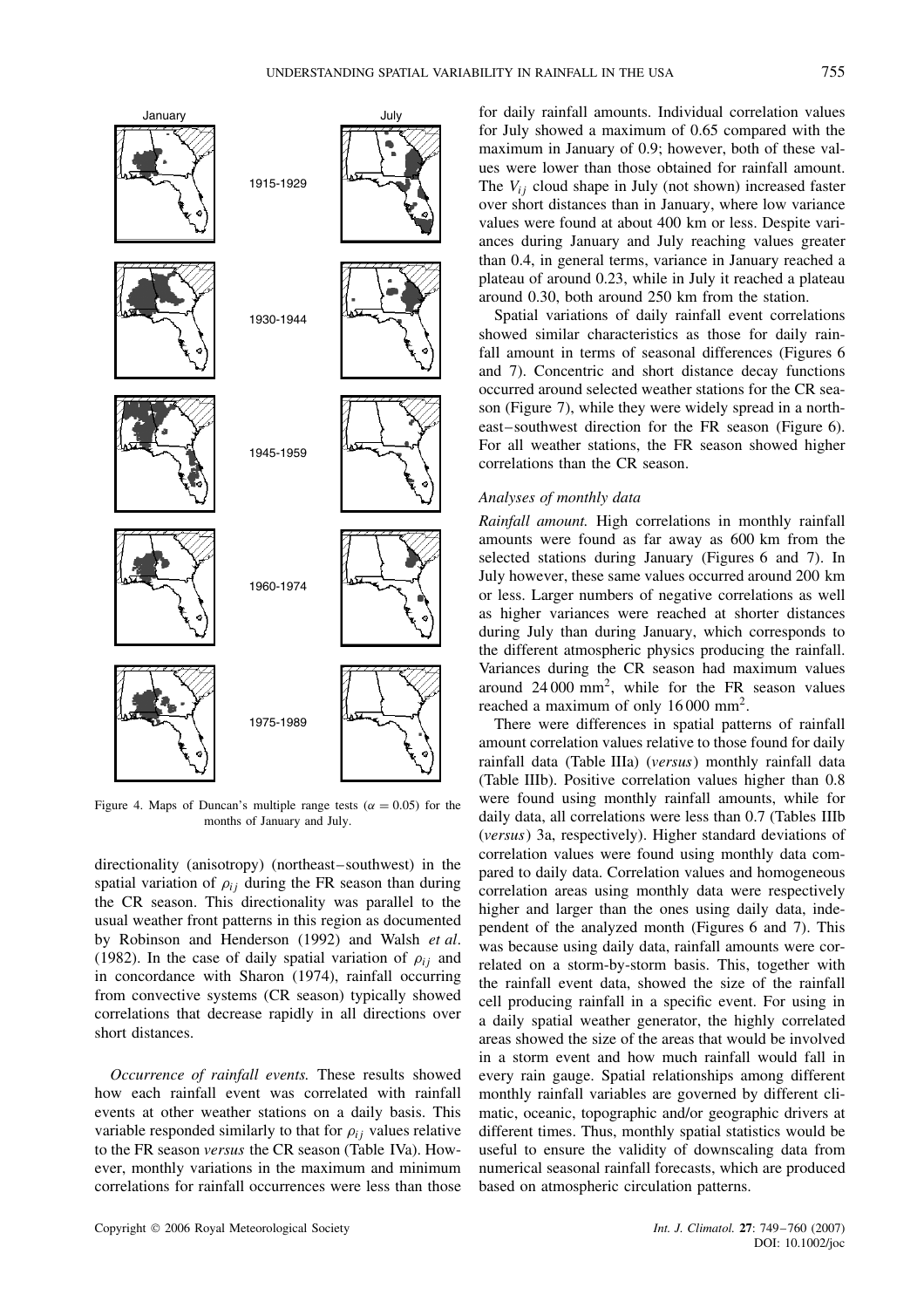

Figure 5. Monthly variation of the covariance matrices for daily rainfall amounts *versus* distance for six months of the year (1990–2004).



Figure 6. Correlation's spatial variability of daily rainfall amount, daily frequency of rainfall events, monthly rainfall amount and monthly number of rainy days for the month of January (1990–2004). (a) Sylacauga, (b) Mountain Lake and (c) Hawkinville.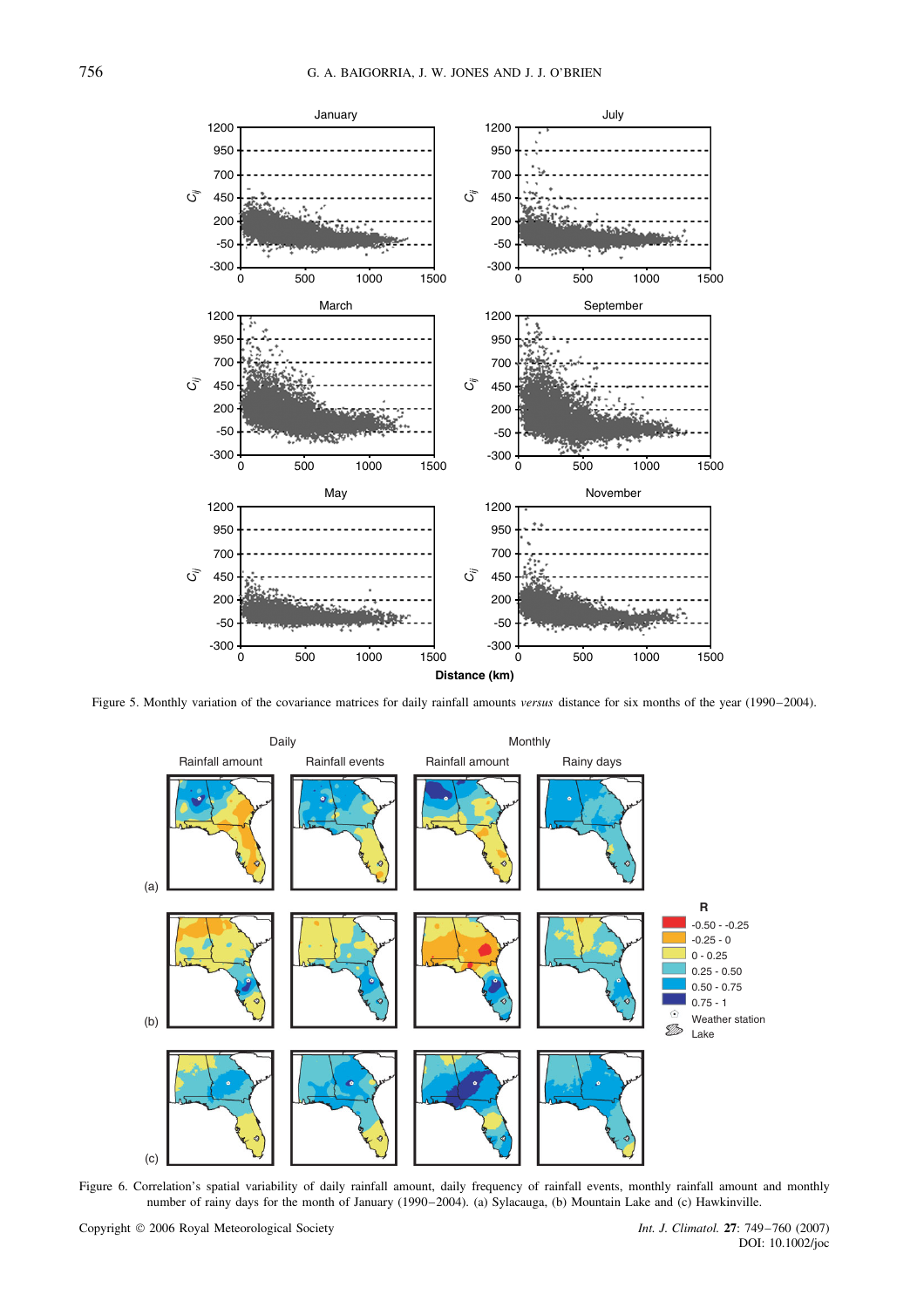*Monthly number of rainy days.* The number of rainy days (days with measured rainfall larger *>*0*.*1 mm) divided by the total number of days was an estimate of the probability of rainfall in a specific month and weather station. Thus, the correlation among weather stations showed how rainfall occurrence was likely to persist over space. Table IVb showed that even though the absolute number of rainy days varied from season to season, there was no seasonal pattern in the correlation values. Figures 6 and 7 showed that homogeneous areas of correlation were larger compared with the daily

occurrences of rainfall events. Correlation values were less concentric around the weather station using monthly data than daily data.

# **CONCLUSIONS**

In the SE-USA, changes in rainfall amounts during the last 90 years were observed. These changes varied over space and time of the year. To avoid influences of climate change in our study, only the last 15-year period was used to characterize rainfall spatial variability. For this time



Figure 7. Correlation's spatial variability of daily rainfall amount, daily frequency of rainfall events, monthly rainfall amount and monthly number of rainy days for the month of July (1990–2004). (a) Sylacauga, (b) Mountain Lake and (c) Hawkinville.

Table III. Monthly correlation's statistics of (a) daily and (b) monthly rainfall amount, according to distance-based classes.

| (a)<br>Month |       |                       |       | Distance (km)         |       |                       |       |                       |          |                       |  |
|--------------|-------|-----------------------|-------|-----------------------|-------|-----------------------|-------|-----------------------|----------|-----------------------|--|
|              |       | $0 - 50$              |       | $50 - 150$            |       | $150 - 350$           |       | $350 - 700$           |          | 700-1400              |  |
|              | Mean  | Standard<br>deviation | Mean  | Standard<br>deviation | Mean  | Standard<br>deviation | Mean  | Standard<br>deviation | Mean     | Standard<br>deviation |  |
| January      | 0.663 | 0.185                 | 0.527 | 0.208                 | 0.348 | 0.208                 | 0.138 | 0.182                 | 0.036    | 0.132                 |  |
| February     | 0.648 | 0.152                 | 0.493 | 0.202                 | 0.311 | 0.207                 | 0.157 | 0.158                 | 0.104    | 0.162                 |  |
| March        | 0.671 | 0.184                 | 0.534 | 0.197                 | 0.381 | 0.191                 | 0.193 | 0.183                 | 0.104    | 0.164                 |  |
| April        | 0.594 | 0.180                 | 0.427 | 0.203                 | 0.278 | 0.181                 | 0.129 | 0.162                 | 0.039    | 0.170                 |  |
| May          | 0.473 | 0.174                 | 0.270 | 0.210                 | 0.157 | 0.189                 | 0.057 | 0.175                 | 0.009    | 0.166                 |  |
| June         | 0.383 | 0.157                 | 0.194 | 0.159                 | 0.097 | 0.148                 | 0.039 | 0.134                 | 0.013    | 0.136                 |  |
| July         | 0.368 | 0.177                 | 0.191 | 0.199                 | 0.088 | 0.162                 | 0.024 | 0.133                 | 0.005    | 0.124                 |  |
| August       | 0.376 | 0.195                 | 0.163 | 0.172                 | 0.066 | 0.161                 | 0.014 | 0.140                 | $-0.001$ | 0.137                 |  |
| September    | 0.586 | 0.179                 | 0.398 | 0.236                 | 0.230 | 0.225                 | 0.037 | 0.179                 | $-0.036$ | 0.138                 |  |
| October      | 0.651 | 0.163                 | 0.495 | 0.228                 | 0.345 | 0.226                 | 0.182 | 0.214                 | 0.006    | 0.163                 |  |
| November     | 0.616 | 0.187                 | 0.445 | 0.220                 | 0.279 | 0.207                 | 0.126 | 0.167                 | 0.027    | 0.165                 |  |
| December     | 0.662 | 0.148                 | 0.520 | 0.203                 | 0.322 | 0.209                 | 0.144 | 0.199                 | 0.012    | 0.162                 |  |

Copyright 2006 Royal Meteorological Society *Int. J. Climatol.* **27**: 749–760 (2007)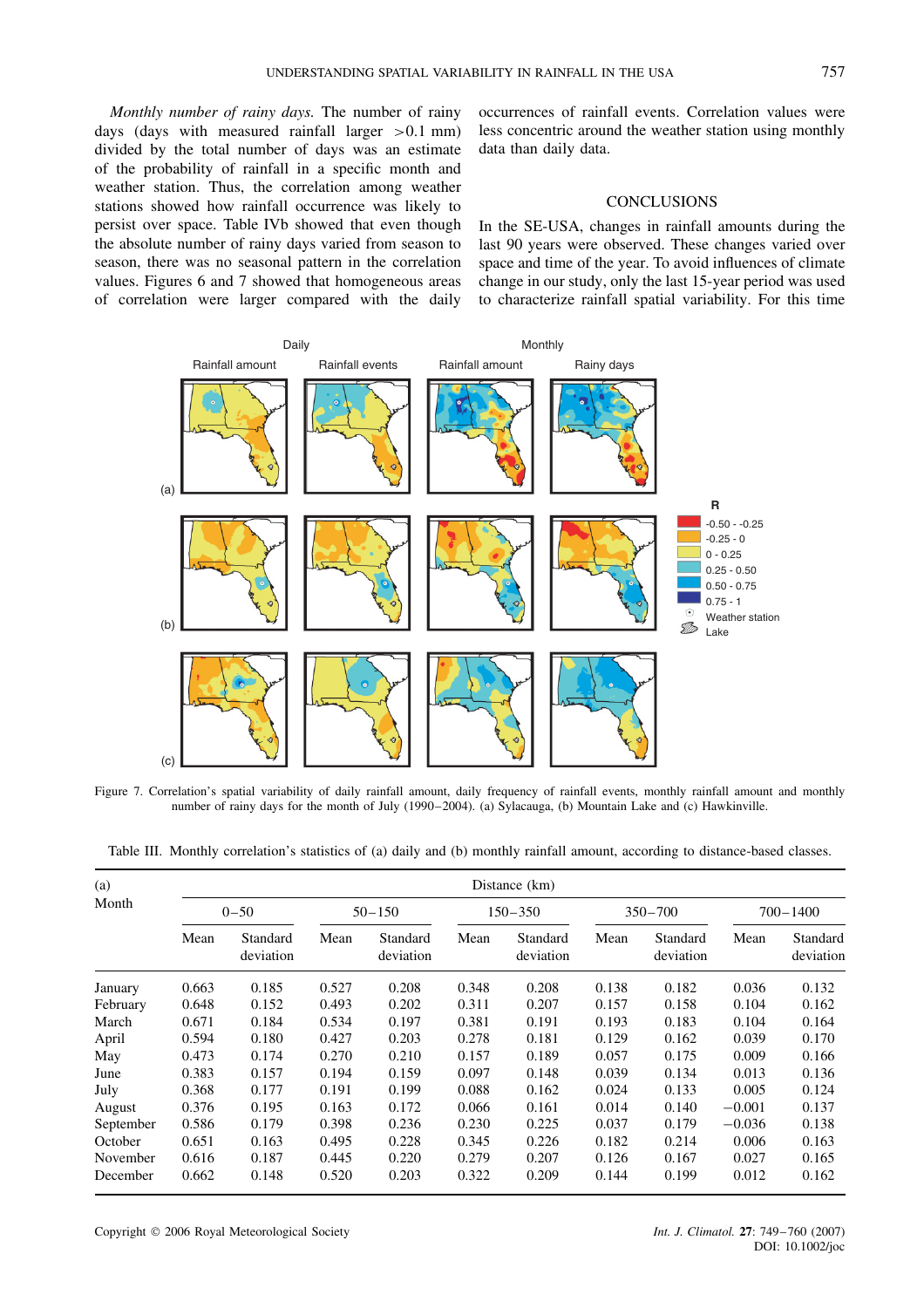| (b)<br>Month |       |                       |       |                       |             | Distance (km)         |             |                       |              |                       |  |  |  |  |
|--------------|-------|-----------------------|-------|-----------------------|-------------|-----------------------|-------------|-----------------------|--------------|-----------------------|--|--|--|--|
|              |       | $0 - 50$              |       | $50 - 150$            | $150 - 350$ |                       | $350 - 700$ |                       | $700 - 1400$ |                       |  |  |  |  |
|              | Mean  | Standard<br>deviation | Mean  | Standard<br>deviation | Mean        | Standard<br>deviation | Mean        | Standard<br>deviation | Mean         | Standard<br>deviation |  |  |  |  |
| January      | 0.735 | 0.203                 | 0.646 | 0.261                 | 0.470       | 0.329                 | 0.294       | 0.362                 | 0.218        | 0.313                 |  |  |  |  |
| February     | 0.823 | 0.165                 | 0.765 | 0.184                 | 0.668       | 0.215                 | 0.576       | 0.232                 | 0.374        | 0.308                 |  |  |  |  |
| March        | 0.802 | 0.187                 | 0.734 | 0.204                 | 0.609       | 0.244                 | 0.482       | 0.273                 | 0.271        | 0.332                 |  |  |  |  |
| April        | 0.660 | 0.311                 | 0.589 | 0.294                 | 0.421       | 0.329                 | 0.225       | 0.346                 | 0.083        | 0.326                 |  |  |  |  |
| May          | 0.635 | 0.289                 | 0.588 | 0.276                 | 0.494       | 0.308                 | 0.392       | 0.321                 | 0.379        | 0.297                 |  |  |  |  |
| June         | 0.640 | 0.252                 | 0.532 | 0.276                 | 0.428       | 0.294                 | 0.301       | 0.313                 | 0.124        | 0.338                 |  |  |  |  |
| July         | 0.515 | 0.303                 | 0.425 | 0.315                 | 0.304       | 0.349                 | 0.123       | 0.359                 | $-0.091$     | 0.341                 |  |  |  |  |
| August       | 0.447 | 0.320                 | 0.338 | 0.330                 | 0.256       | 0.336                 | 0.176       | 0.348                 | 0.124        | 0.347                 |  |  |  |  |
| September    | 0.648 | 0.299                 | 0.547 | 0.319                 | 0.372       | 0.357                 | 0.188       | 0.382                 | $-0.027$     | 0.351                 |  |  |  |  |
| October      | 0.751 | 0.192                 | 0.679 | 0.228                 | 0.549       | 0.288                 | 0.350       | 0.349                 | 0.321        | 0.363                 |  |  |  |  |
| November     | 0.755 | 0.205                 | 0.662 | 0.273                 | 0.525       | 0.325                 | 0.338       | 0.377                 | $-0.010$     | 0.327                 |  |  |  |  |
| December     | 0.723 | 0.279                 | 0.632 | 0.327                 | 0.437       | 0.400                 | 0.407       | 0.378                 | 0.134        | 0.416                 |  |  |  |  |

Table IV. Monthly correlation's statistics of (a) daily rainfall events and (b) monthly number of rainy days, according to distance-based classes.

| (a)<br>Month |          |                       |       |                       |       | Distance (km)         |       |                       |          |                       |  |  |  |  |  |  |
|--------------|----------|-----------------------|-------|-----------------------|-------|-----------------------|-------|-----------------------|----------|-----------------------|--|--|--|--|--|--|
|              | $0 - 50$ |                       |       | $50 - 150$            |       | $150 - 350$           |       | $350 - 700$           |          | 700-1400              |  |  |  |  |  |  |
|              | Mean     | Standard<br>deviation | Mean  | Standard<br>deviation | Mean  | Standard<br>deviation | Mean  | Standard<br>deviation | Mean     | Standard<br>deviation |  |  |  |  |  |  |
| January      | 0.597    | 0.184                 | 0.524 | 0.193                 | 0.442 | 0.195                 | 0.315 | 0.183                 | 0.122    | 0.131                 |  |  |  |  |  |  |
| February     | 0.617    | 0.168                 | 0.519 | 0.198                 | 0.446 | 0.193                 | 0.309 | 0.183                 | 0.073    | 0.126                 |  |  |  |  |  |  |
| March        | 0.623    | 0.159                 | 0.539 | 0.188                 | 0.449 | 0.183                 | 0.307 | 0.173                 | 0.116    | 0.126                 |  |  |  |  |  |  |
| April        | 0.615    | 0.162                 | 0.519 | 0.170                 | 0.432 | 0.166                 | 0.289 | 0.162                 | 0.085    | 0.117                 |  |  |  |  |  |  |
| May          | 0.533    | 0.201                 | 0.426 | 0.190                 | 0.326 | 0.173                 | 0.201 | 0.156                 | 0.043    | 0.115                 |  |  |  |  |  |  |
| June         | 0.467    | 0.158                 | 0.368 | 0.165                 | 0.273 | 0.149                 | 0.157 | 0.129                 | 0.010    | 0.109                 |  |  |  |  |  |  |
| July         | 0.402    | 0.150                 | 0.290 | 0.151                 | 0.204 | 0.134                 | 0.100 | 0.117                 | $-0.005$ | 0.101                 |  |  |  |  |  |  |
| August       | 0.418    | 0.161                 | 0.322 | 0.161                 | 0.239 | 0.148                 | 0.122 | 0.123                 | $-0.012$ | 0.104                 |  |  |  |  |  |  |
| September    | 0.549    | 0.187                 | 0.436 | 0.188                 | 0.347 | 0.164                 | 0.192 | 0.151                 | 0.001    | 0.102                 |  |  |  |  |  |  |
| October      | 0.598    | 0.158                 | 0.497 | 0.166                 | 0.411 | 0.167                 | 0.265 | 0.168                 | 0.048    | 0.118                 |  |  |  |  |  |  |
| November     | 0.633    | 0.140                 | 0.545 | 0.175                 | 0.458 | 0.180                 | 0.290 | 0.179                 | 0.063    | 0.120                 |  |  |  |  |  |  |
| December     | 0.593    | 0.177                 | 0.513 | 0.198                 | 0.447 | 0.192                 | 0.311 | 0.186                 | 0.106    | 0.122                 |  |  |  |  |  |  |

| (b)<br>Month |          |                       |            |                       |             | Distance (km)         |             |                       |              |                       |  |  |  |  |
|--------------|----------|-----------------------|------------|-----------------------|-------------|-----------------------|-------------|-----------------------|--------------|-----------------------|--|--|--|--|
|              | $0 - 50$ |                       | $50 - 150$ |                       | $150 - 350$ |                       | $350 - 700$ |                       | $700 - 1400$ |                       |  |  |  |  |
|              | Mean     | Standard<br>deviation | Mean       | Standard<br>deviation | Mean        | Standard<br>deviation | Mean        | Standard<br>deviation | Mean         | Standard<br>deviation |  |  |  |  |
| January      | 0.555    | 0.307                 | 0.539      | 0.298                 | 0.485       | 0.303                 | 0.379       | 0.322                 | 0.287        | 0.309                 |  |  |  |  |
| February     | 0.673    | 0.241                 | 0.676      | 0.213                 | 0.621       | 0.244                 | 0.485       | 0.297                 | 0.159        | 0.342                 |  |  |  |  |
| March        | 0.636    | 0.254                 | 0.573      | 0.310                 | 0.469       | 0.368                 | 0.408       | 0.376                 | 0.195        | 0.368                 |  |  |  |  |
| April        | 0.623    | 0.270                 | 0.578      | 0.273                 | 0.476       | 0.305                 | 0.280       | 0.349                 | 0.020        | 0.349                 |  |  |  |  |
| May          | 0.637    | 0.293                 | 0.607      | 0.295                 | 0.544       | 0.312                 | 0.449       | 0.318                 | 0.265        | 0.321                 |  |  |  |  |
| June         | 0.663    | 0.273                 | 0.647      | 0.241                 | 0.563       | 0.265                 | 0.414       | 0.309                 | 0.171        | 0.374                 |  |  |  |  |
| July         | 0.553    | 0.247                 | 0.503      | 0.273                 | 0.405       | 0.306                 | 0.246       | 0.330                 | $-0.072$     | 0.343                 |  |  |  |  |
| August       | 0.499    | 0.296                 | 0.479      | 0.272                 | 0.413       | 0.288                 | 0.287       | 0.310                 | 0.125        | 0.341                 |  |  |  |  |
| September    | 0.608    | 0.285                 | 0.542      | 0.280                 | 0.402       | 0.312                 | 0.197       | 0.337                 | 0.014        | 0.357                 |  |  |  |  |
| October      | 0.738    | 0.181                 | 0.691      | 0.243                 | 0.637       | 0.257                 | 0.459       | 0.347                 | 0.145        | 0.314                 |  |  |  |  |
| November     | 0.631    | 0.281                 | 0.584      | 0.306                 | 0.539       | 0.310                 | 0.356       | 0.376                 | 0.166        | 0.369                 |  |  |  |  |
| December     | 0.566    | 0.316                 | 0.498      | 0.319                 | 0.416       | 0.333                 | 0.253       | 0.366                 | 0.017        | 0.385                 |  |  |  |  |

Copyright 2006 Royal Meteorological Society *Int. J. Climatol.* **27**: 749–760 (2007)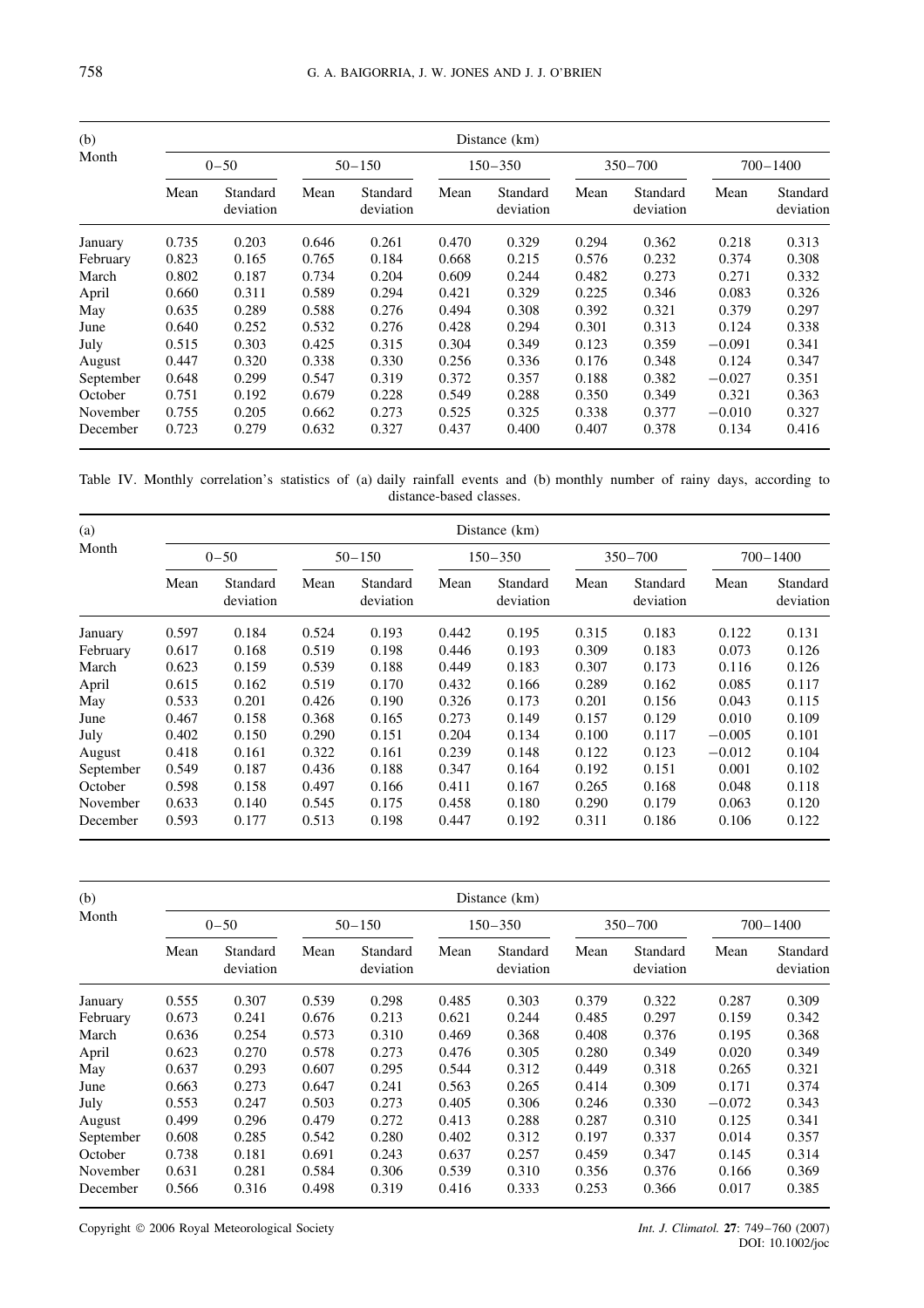period, rainfall amounts in Alabama, Florida and Georgia were found to have a geographical trend described by a first degree polynomial during December to April and a third degree polynomial during the remaining months.

Using both daily and monthly rainfall data, two welldefined rainfall spatial correlation patterns were found corresponding to the frontal and the convective rainy seasons. Spatial correlations during the frontal rainy season were characterized by a widely spread pattern in a northeast–southwest direction around weather stations, which is perpendicular to the usual weather front paths. During the convective rainy season, correlations were characterized by small concentric patterns in which correlations decreased rapidly over short distances from each weather station. However, larger areas of higher correlations were found using monthly rainfall amounts than when using daily rainfall amounts. Spatial correlations among daily rainfall amounts and occurrence of events are needed for spatial weather generators on a storm-bystorm basis. Spatial correlations among monthly rainfall amounts and rainfall persistence are needed to ensure the validity of downscaled data from numerical seasonal rainfall forecasts.

#### ACKNOWLEDGEMENTS

The research was supported by the National Oceanic and Atmospheric Administration – Applied Research Center (NOAA-ARC) through the Grant No. NA16GP1365 subcontract FSU/UF No. 02081352-1-1 and developed under the auspices of the Southeast Climate Consortium. The views expressed in this paper are those of the authors and do not necessarily reflect the views of NOAA or any of its subagencies.

#### **REFERENCES**

- Baigorria GA, Romero CC. 2006. Assessment of erosion hotspots in a watershed: integrating the WEPP model and GIS in a case study in the Peruvian Andes. *Environmental Modelling & Software* Doi: 10.1016/j.envsoft.2006.06.012. In press, Corrected Proof, available online 22 August 2006.
- Baigorria GA. 2005. Climate interpolation for land resource and land use studies in mountainous regions. Dissertation thesis, Wageningen University and Research Centre, Wageningen, The Netherlands, 168 p.
- Bonan GB, Oleson KW, Vertenstein M, Levis S, Zeng X, Dai Y, Dickinson RE, Yang ZL. 2002. The land surface climatology of the community land model coupled to the NCAR community climate model. *Journal of Climate* **15**: 3123–3149.
- Briggs WM, Wilks D. 1996. Extension of the CPC long-lead temperature and precipitation outlooks to general weather statistics. *Journal of Climate* **9**: 3496–3504.
- Clark I, Harper WV. 2001. *Practical Geostatistics 2000*. Ecosse North America Llc, publishers: Westerville, OH; 342.
- Clark MP, Gangopadhyay S, Brandon D, Werner K, Hay L, Rajagopalan B, Yates D. 2004. A resampling procedure for generating conditioned daily weather sequences. *Water Resources Research* **40**: 1–15.
- Cocke S, LaRow TE. 2000. Seasonal predictions using a regional spectral model embedded within a coupled ocean-atmosphere model. *Monthly Weather Review* **128**: 689–708.
- Davis RE, Hyden BP, Gay DA, Phillips WL, Jones GV. 1997. The North Atlantic Subtropical Anticyclone. *Journal of Climate* **10**: 728–744.
- Fowler HJ, Kilsby CG, O'Connell PE, Burton A. 2005. A weathertype conditioned multi-site stochastic rainfall model for the

Copyright 2006 Royal Meteorological Society *Int. J. Climatol.* **27**: 749–760 (2007)

generation of scenarios of climatic variability and change. *Journal of Hydrology* **308**: 50–66.

- Fraisse CW, Baigorria GA, Pathak TB. 2006. Spatial analysis of freeze events in Florida. *Proc Fla State Hort Soc* **119**: In press.
- Goovaerts P. 1997. *Geostatistics for Natural Resources Evaluation*. Oxford University Press: Oxford; 483.
- Grondona MO, Podesta GP, Bidegain M, Marino M, Hordij H. 2000. ´ A stochastic precipitation generator conditioned on ENSO phase: a case study in southeastern South America. *Journal of Climate* **13**: 2973–2986.
- Hansen JW, Indeje M. 2004. Linking dynamic seasonal climate forecasts with crop simulation for maize yield prediction in semi-arid Kenya. *Agricultural and Forest Meteorology* **125**: 143–157.
- Huang J, van den Dool HM, Barnston AG. 1996. Long-lead seasonal temperature prediction using optimal climate normals. *Journal of Climate* **9**: 809–817.
- Isaaks EH, Srivastava RM. 1989. *An Introduction to Applied Geostatistics*. Oxford University Press: New York; 561.
- Jian X, Olea RA, Yu YS. 1996. Semivariogram modeling by weighted least squares. *Computers & Geosciences* **22**: 387–397.
- Jones JW, Hoogenboom G, Porter CH, Boote KJ, Batchelor WD, Hunt LA, Wilkens PW, Singh U, Gijsman AJ, Ritchie JT. 2003. The DSSAT cropping system model. *European Journal of Agronomy* **18**: 235–265.
- Karl TR, Jones PD, Knight RW. 1993. Asymmetric trends of daily maximum and minimum temperatures. *Bulletin of the American Meteorological Society* **74**: 1007–1023.
- Konrad CE. 1994. Moisture trajectories associated with heavy rainfall in the Appalachian region on the United States. *Physical Geography* **15**: 227–248.
- Maul GA, Hanson K. 1990. A century of southeastern United States climate change observations: temperature, precipitation, and sea level. In *Global Change: A Southern Perspective*, Proceedings 1990 Southeast Climate Symposium. Southeast Regional Climate Center: Columbia, SC; 139–155.
- Parlange MB, Katz RW. 2000. An extended version of the Richardson model for simulating daily weather variables. *Journal of Applied Meteorology* **39**: 610–622.
- Podesta G, Letson D, Messina C, Royce F, Ferreira RA, Jones JW, ´ Hansen JW, Llovet I, Grondona M, O'Brien JJ. 2002. Use of ENSOrelated climate information in agricultural decision making in Argentina: a pilot experience. *Agricultural Systems* **74**: 371–392.
- Racsko P, Szeidl L, Semenov M. 1991. A serial approach to local stochastic weather models. *Ecological Modelling* **57**: 27–41.
- Richardson CW, Wright DA. 1984. *WGEN: A Model for Generating Daily Weather Variables*. U.S. Department of Agriculture, Agricultural Research Service: Washington, DC, ARS-8; 83.
- Robinson PJ, Henderson KG. 1992. Precipitation events in the Southeast United States of America. *International Journal of Climatology* **12**: 701–720.
- Romero CC, Baigorria GA. 2006. Changes of erosive rainfall for El Niño and La Niña years in the northern Andean Highlands of Peru: The case of La Encañada watershed. Climatic Change In press.
- Schoof JT, Arguez A, Brolley J, O'Brien JJ. 2005. A new weather generator based on spectral properties of surface air temperatures. *Agricultural and Forest Meteorology* **135**: 241–251.
- Sharon D. 1974. On the modelling of correlation functions for rainfall studies. *Journal of Hydrology* **22**: 219–224.
- Shin DW, Cocke S, LaRow TE, O'Brien JJ. 2005. Seasonal surface air temperature and precipitation in the FSU Climate Model coupled to the CLM2. *Journal of Climate* **18**: 3217–3228.
- Soule PT. 1993. Hydrologic drought in the contiguous United States, 1900–1989: spatial patterns and multiple comparisons of means. *Geophysical Research Letters* **20**: 2367–2370.
- Southeast Regional Assessment Team. 2002. Preparing for a changing climate: the potential consequences of climate variability and change – Southeast, U.S. Global Change Program.
- Stahle DW, Cleaveland MK. 1992. Reconstruction and analysis of spring rainfall over the Southeastern U.S. for the past 1000 years. *Bulletin of the American Meteorological Society* **73**: 1947–1961.
- Sumner GN. 1983. The use of correlation linkages in the assessment of daily rainfall patterns. *Journal of Hydrology* **66**: 169–182.
- USGS. 2006. Status and Trends of the Nation's Biological Resources. [Online] Available at: http://biology.usgs.gov/s+t/SNT/index.htm. Verified: March 20th 2006.
- Vedwan N, Broad K, Letson D, Ingram KT, Podestá G, Breuer NE, Jones JW, O'Brien JJ. 2005. Assessment of climate information dissemination efforts by the Florida Climate Consortium. The